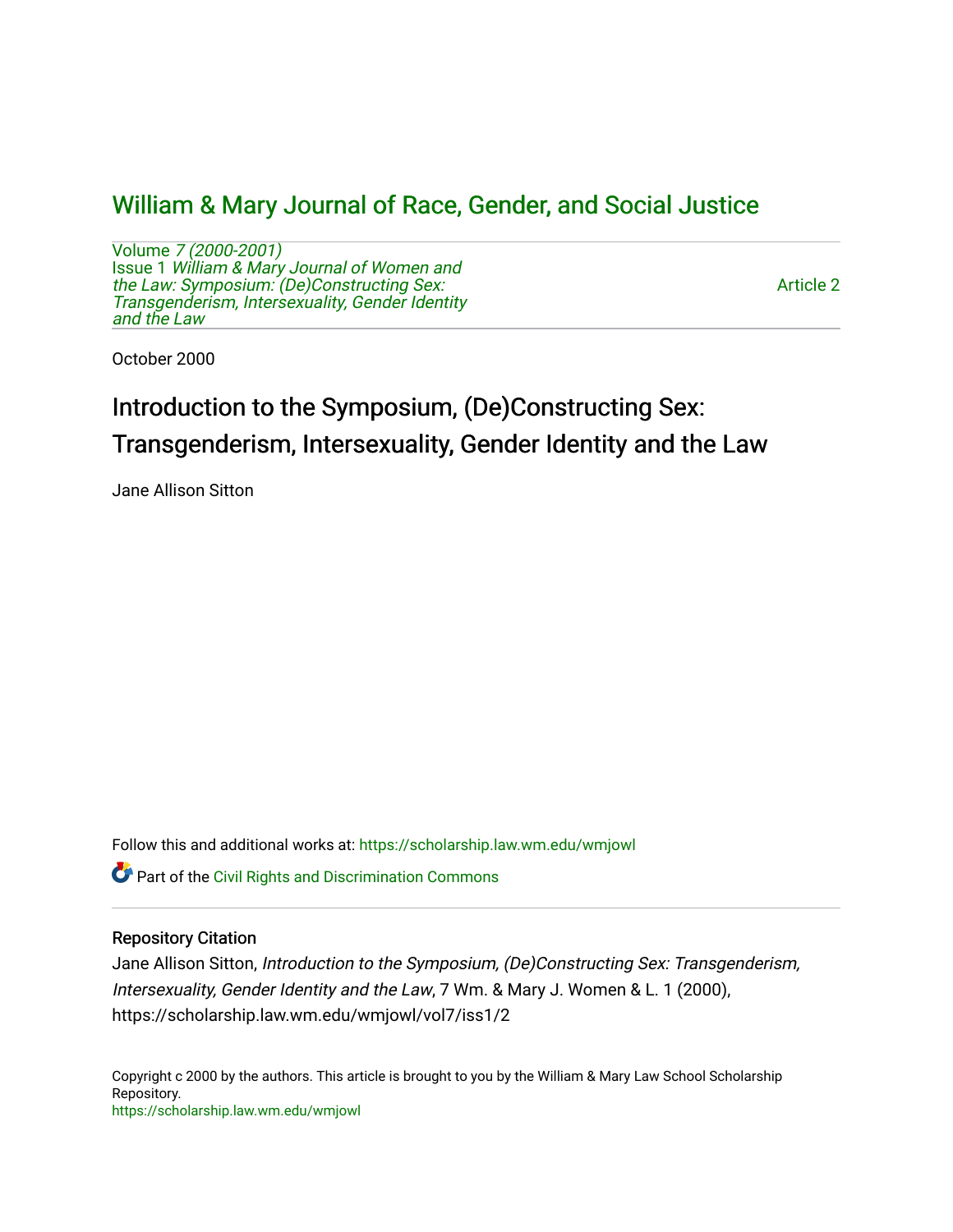#### **INTRODUCTION**

### JANIE ALLISON SITTON\*

This Symposium, (De) *Constructing Sex: Transgenderism, Intersexuality, Gender Identity and the Law,* is the first of its kind devoted entirely to legal issues affecting the transgender<sup>1</sup> community. That a prominent law journal would devote its Symposium solely to transgender issues is noteworthy in and of itself. That a journal ostensibly about *women* and the law would do so is even more remarkable. That decision by the Editors of this Journal reflects an understanding of the extent to which the legal issues affecting women and transgendered persons-as well as gay, lesbian or bisexual individuals-are related.

Those connections have not always been fully recognized or appreciated. The concept of "gender" traditionally has been thought to describe two alternative sets of socially constructed behaviors and expectations (labeled "masculine" and "feminine") attributed to and usually adopted by an individual based on his/her sex (either "male" or "female"), a status generally assigned at birth and viewed as being biologically determined.<sup>2</sup> "Gender identity" concerns a person's self-identification as one ("man") or the other ("woman") of these two groups. Individuals assigned one gender by society but identifying as the other were labeled "transexuals" or, later, "transgenders."3 The concept of "sexual orientation" was, and in the mainstream still is, anchored around the idea of sexual attraction: "homosexuals" are oriented or attracted to individuals of the same sex, while "heterosexuals"

**<sup>\*</sup>** Trial Attorney, Civil Rights Division, United States Department of Justice. The views expressed in this Introduction are my own and do not necessarily represent those of the Justice Department. In **1999, I** taught Sexuality and the Law as an Adjunct Professor of Law at the College of William and Mary. **I** wish to thank that school's administration and faculty, as well as the Editors and Staff of this Journal, for organizing this Symposium and for their attention to transgender issues.

<sup>1.</sup> Here, I use the term "transgender" in its broadest sense to include all those who do not conform to traditional stereotypes of masculinity or femininity. By definition, then, the term includes intersexuals, who exhibit physical characteristics associated with both of the traditional sex categories.

<sup>2.</sup> *See, e.g.,* Katherine M. Franke, *The Central Mistake of Sex Discrimination Law: The Disaggregation of Sex from Gender,* **144** U. PA. L. REV. 1, 1-2 **(1995);** Julie A. Greenberg, *Defining Male and Female: Intersexuality and the Collision Between Law and Biology,* **41** ARIZ. L. REV. **265, 271 (1999).**

*<sup>3.</sup> See, e.g.,* WILLIAM N. ESKRIDGE, JR., GAYLAW: **CHALLENGING THE** APARTHEID **OF THE CLOSET 1** n.1, 3 n.b **(1999).** In addition to transexuals, the category "transgender" includes "transvestites," individuals "who derive[] pleasure from dressing in the garb of the 'opposite' sex." *Id.* at **3** n.b.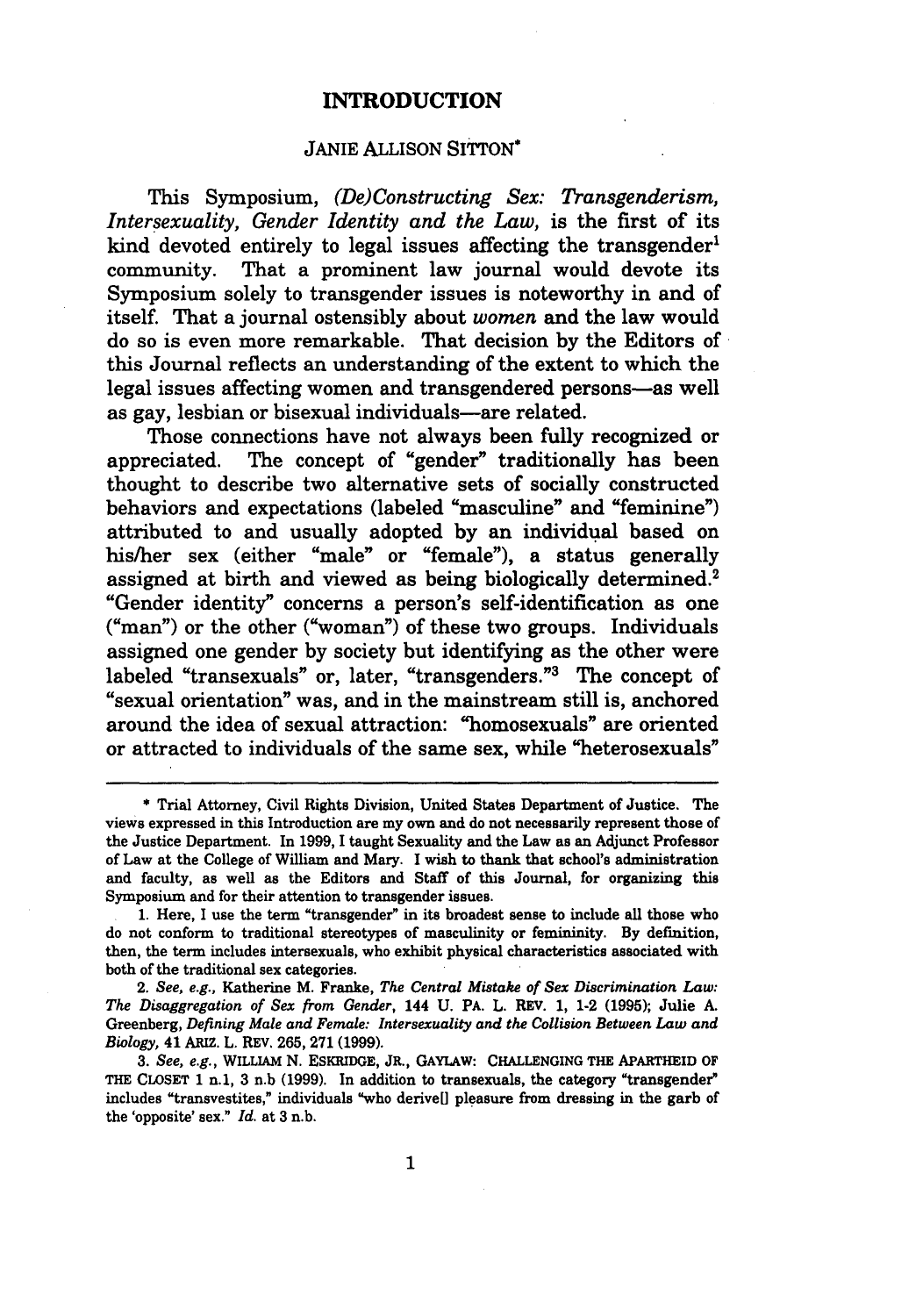prefer to have sexual relationships with members of the "opposite" sex. When recognized at all, "bisexuals" are those relatively unusual individuals who are attracted, or could be, to persons of "either" gender. Underlying each of the foregoing classifications is the traditional understanding of "sex" as a dimorphous and biologically determined characteristic of every human, which is either "male" or "female." These two categories, generally considered mutually exclusive and all-encompassing,<br>have been used to construct the others. Even "intersexual" have been used to construct the others. persons-individuals who do not conform to "either" sex because they demonstrate physical characteristics of "both"<sup>4</sup>-are defined with reference to this binary scheme.

These relationships are what led this *Journal of Women and the Law* to focus on transgenderism and intersexuality. The Editors recognized a connection between the way the law treats, or should treat, transgenders, and the way the law affects, or should affect, women. As often happens, focusing on the marginal rather than the central group brings into focus more clearly the situation confronting both. In this case, it also reveals the fragility of these categories, leading inevitably to the conclusion that sex, gender, gender identity and sexual orientation are more fluid, both among and within individuals, than generally acknowledged.

Despite this inherent ambiguity, sex and gender-and their construction as rigid binaries-play a profound role in our society, one routinely underestimated and overlooked. This lack of awareness likely stems from the fact that the social constructions that operate most effectively frequently are the most invisible. Thus, the constructs of "man" and "woman," and the "masculine" and "feminine" customs surrounding them, are so fundamental that their existence and influence often go unrecognized.

As one example of the centrality of gender binarism in our culture, when a baby is born, "Is it a boy or girl?" is typically the first question to arise. Despite longstanding medical evidence that many human beings biologically are neither, or both, $<sup>5</sup>$  the</sup> answer given to that question is rarely **"I** don't know." Nor is it: "Let's wait and see how the child identifies." Society's adherence to gender binarism is further illustrated **by** our difficulty in even

*<sup>4.</sup> Id.*

*<sup>5.</sup> See generally* **ALICE DOMURAT** DREGER, INTERSEX **IN** THE **AGE** OF **ETHICS (1999); SUZANNE J.** KESSLER, **LESSONS** FROM THE **INTERSEXED (1998).** Recent medical literature estimates that between one and four percent of the population is intersexed. Greenberg, *supra* note 2, at **267-68.**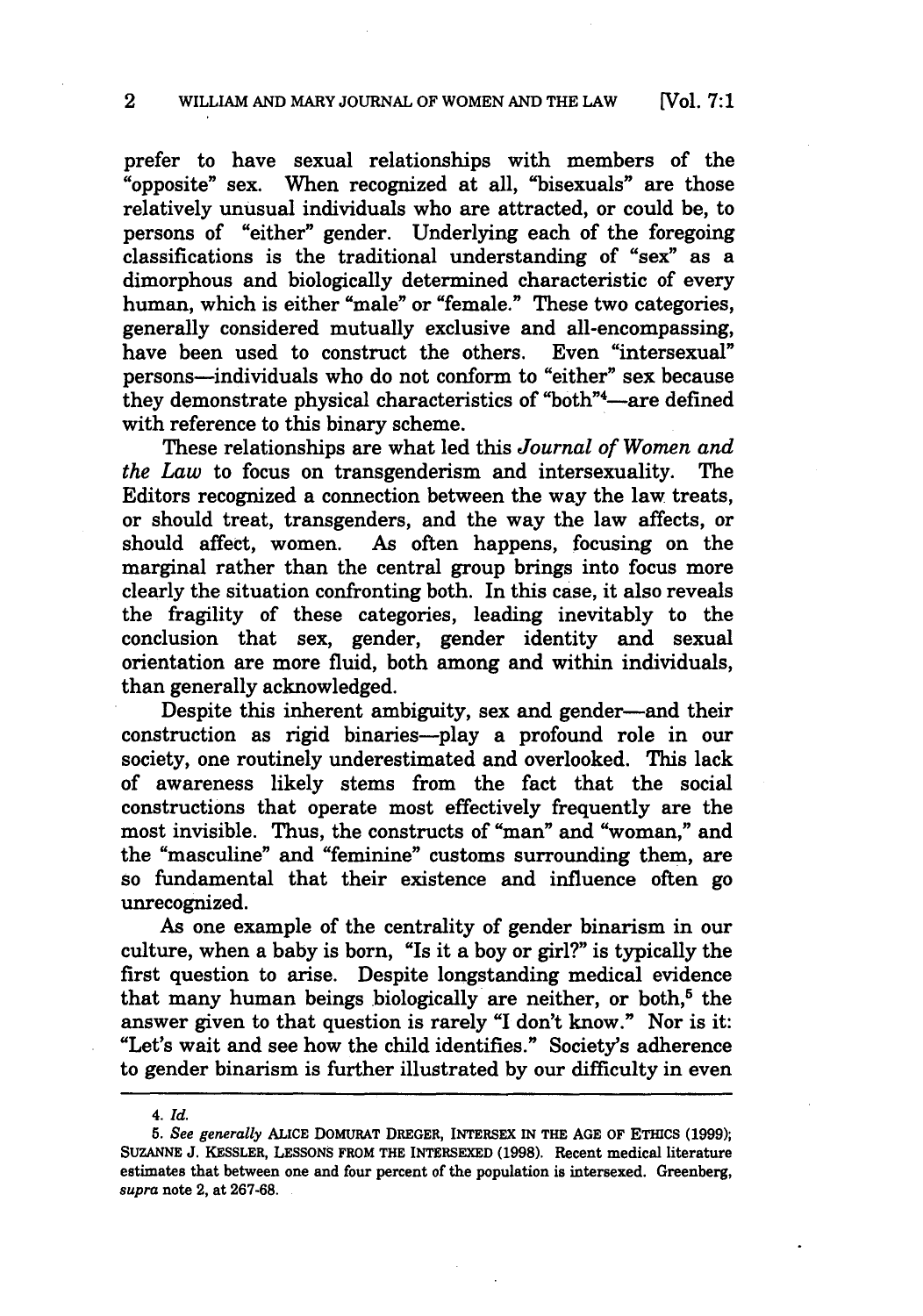20001

conceptualizing another human being without ascribing a gender to that person. Likewise, because English has no gender-neutral pronoun to describe animate beings, we are virtually incapable of discussing another person without attributing a masculine or feminine gender. The object of discussion almost inevitably The object of discussion almost inevitably becomes "he" or "she," neither (or both) of which may be descriptive. Even those individuals who arguably transgress gender norms the most-the transsexuals who consistently identify with and present a gender different than the one to which they were assigned-typically adhere to a traditional gender role, albeit not the one most consistent with their personal biology.6 With regard to sexual orientation, there is no category that suitably describes an orientation independent of binary gender categories.<sup>7</sup> So-called "bisexuals," the group that arguably discriminates on the basis of gender least, are labeled explicitly **by** referring to the two traditional sex categories.

Focusing on the legal issues affecting transgenders has the salutary effect of increasing awareness of the discrimination faced **by** members of that community. More fundamentally, such an approach advances our understanding of the profound role of gender and gender binarism in a way that considering women, or gender, alone would not. Transgenderism and intersexuality force us to rethink many of the basic assumptions and constructs on which our society and laws are based. That knowledge can then be used to enhance the ability of all people to express their gender and sexuality as they choose. Additionally, it can foster the development of a gender jurisprudence which recognizes that such expression comes not in one of two forms, but rather in a myriad of forms.

The articles that follow discuss various strategies for achieving that goal. They represent a thoughtful and provocative collection of ideas that begin to deconstruct gender binarism and move us toward a more inclusive and reflective gender jurisprudence. Jennifer Levi proposes a litigation strategy for securing trans rights based on the approach taken by Charles Hamilton Houston in his effort to achieve equal rights for African Americans. The Paisley Currah and Shannon Minter article discusses recent efforts to enact transgender-protective statutes in jurisdictions within the United States. The Anthony E.

<sup>6. &</sup>quot;Drag queens," male performers who dress and act as women, are a good-example.

**<sup>7.</sup>** The more transgender-inclusive terms "pansexual" and "omnisexual," which are used sometimes, are not tied to the gender binary. However, both adjectives **imply** to some extent that an individual is attracted to any. and everyone, which likely is not the case, and that the person is "all-sexual," or nothing apart from her/his sexual orientation.